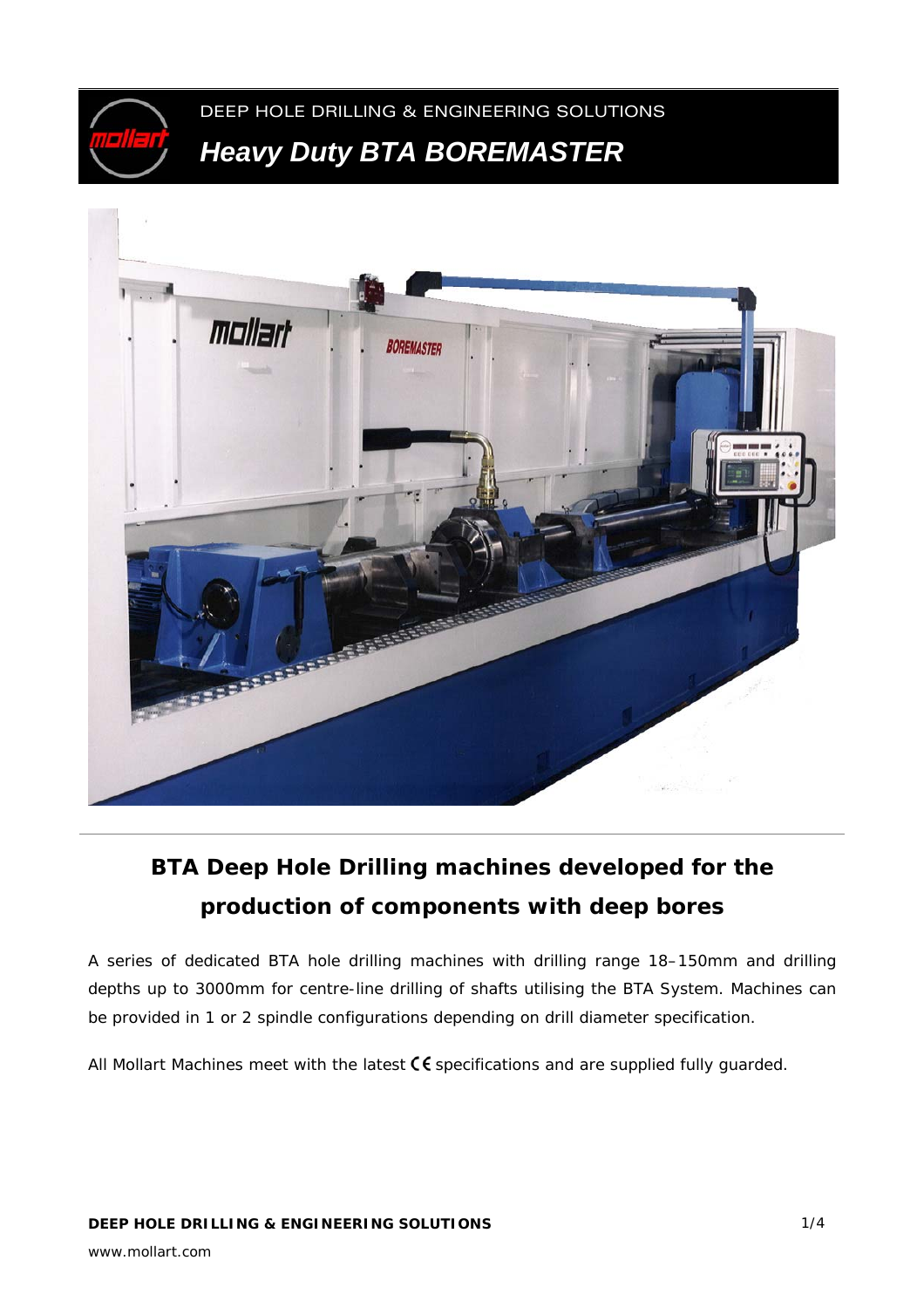### Machine Features & Options



*Mollart Boremaster (shown without guards) available with up to 3m drilling depth* 



*Optional Component Workholding with Hydraulic self centering vices* 



*GE Fanuc CNC Control System with programmable spindle feed rate, drilling depth & Process Monitoring* 



*BTA Coolant Pressure Head & Tube Damper tooling to suit all drilling applications* 



*Optional Work Piece Counterrotation for maximum concentricity between bore & outside diameter* 



*Special filtration to suit application. Unit shown is a cartridge system fitted with a 300 litre / min triple screw pump to feed the application oil and a fan cooler to maintain oil temperature* 

## Applications



*BTA Production Line with gantry loading facility supplied to the oil industry*



*Truck Drive Shaft machine is part of an automatic cell being fed by 5 axis robot* 



*Machine supplied to the aerospace industry to drill hollow ballscrews* 

www.mollart.com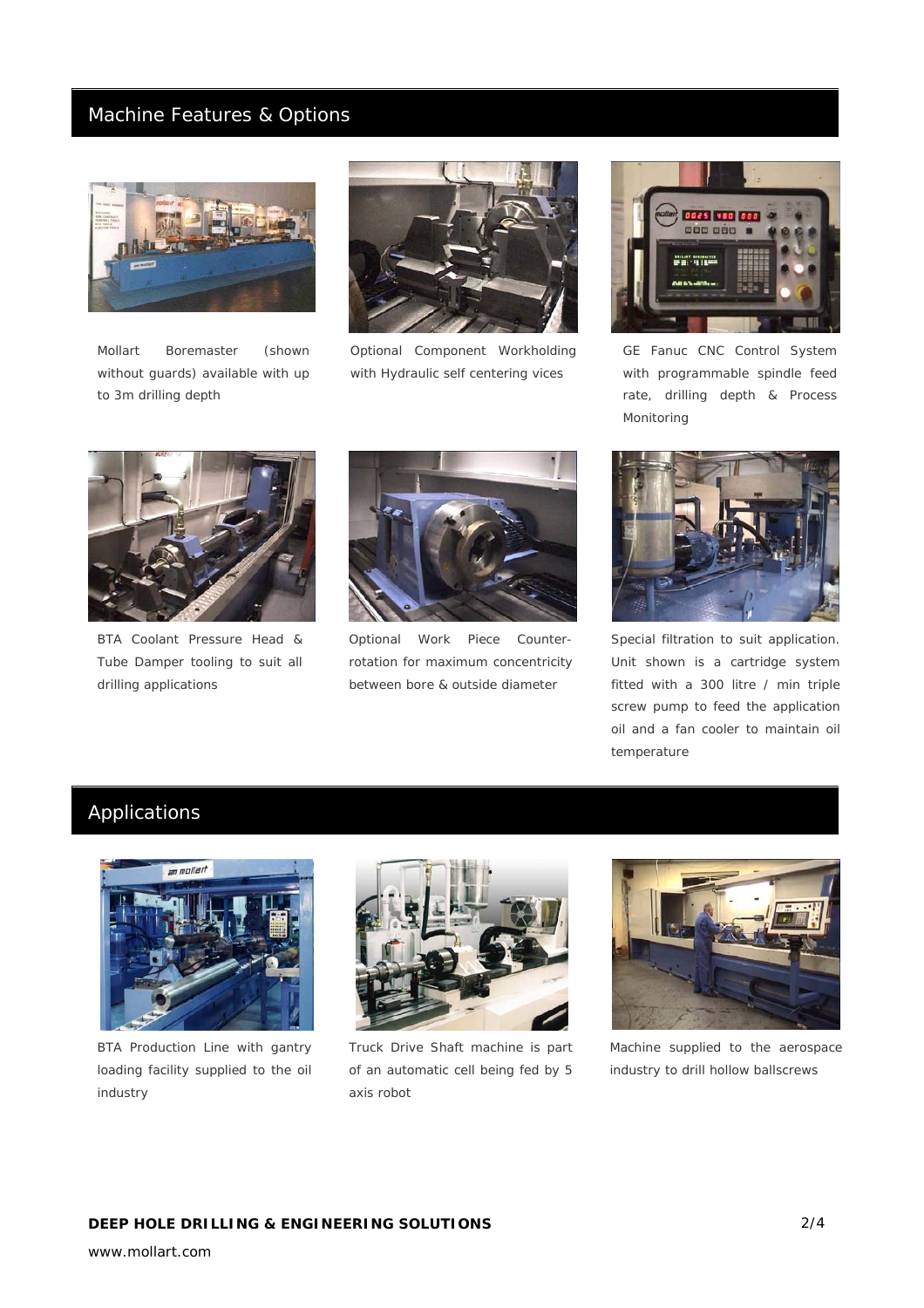## Specification

| <b>Number of Spindles</b>                      | 1 or 2 (Drilling Diameter dependant)                                                                                                              |
|------------------------------------------------|---------------------------------------------------------------------------------------------------------------------------------------------------|
| <b>Solid drilling Diameter</b>                 | 18mm - 65mm or 18mm - 100mm                                                                                                                       |
| <b>Counterboring Diameter</b>                  | Up to 100mm or Up to 300mm                                                                                                                        |
| Maximum Drilling Depth (Programmable)          | 1000 / 1500 / 2500 / 3000mm                                                                                                                       |
| <b>Maximum Component Length</b>                | 850mm (Optional 1600mm)                                                                                                                           |
| <b>Spindle Nose Bore</b>                       | Machine dependant                                                                                                                                 |
| Spindle Centre Height from Bed                 | Machine dependant                                                                                                                                 |
| <b>Workholding Vice</b>                        | Various ranges available                                                                                                                          |
| <b>Clamping Load per Vice</b>                  | Dependant upon the vice selected.                                                                                                                 |
| A.C. Spindle Motor Power                       | Up to 60kW (Application dependant)                                                                                                                |
| Spindle Speed Range (A.C. Infinitely Variable) | Application dependant                                                                                                                             |
| Drill Feed Range (A.C. Infinitely Variable)    | $0 - 1000$ mm/min                                                                                                                                 |
| <b>Rapid Traverse Speed</b>                    | 4m/min per minute                                                                                                                                 |
| <b>Feed Motor Power</b>                        | Application dependant.                                                                                                                            |
| <b>Maximum Drill Thrust</b>                    | Application dependant.                                                                                                                            |
| <b>Weight of Machine</b>                       | 10500kg (1500mm machine)                                                                                                                          |
|                                                | 13500kg (2500mm machine)                                                                                                                          |
| <b>Electrical Supply</b>                       | 400 Volts, 3 Ph, 50 Hertz.                                                                                                                        |
| <b>Control Voltage</b>                         | 24 Volts DC                                                                                                                                       |
| <b>Rated Supply Current</b>                    | Dependant upon final spec                                                                                                                         |
| <b>Control System</b>                          | GE Fanuc Powermate 'iD'                                                                                                                           |
| <b>Mollart Software including Monitoring</b>   | Spindle & Feed Power                                                                                                                              |
|                                                | <b>Coolant Pressure</b>                                                                                                                           |
| <b>Machine colour</b>                          | Dark Grey base RAL 7043, Light Grey Guards RAL<br>7004 & Yellow opening doors and tread plates RAL<br>1003. Other colours optional at extra cost. |

All specifications are subject to change without prior notice.

### Contact details

#### **MOLLART ENGINEERING LTD**

Headquarters • Deep Hole Drilling Machines Manufacturing • Subcontract Deep Hole Drilling with full CNC Machine Shop back-up for complete parts • Exclusive UK Agent for BOTEK Deep Hole Drilling Tools - Gundrills, BTA & Ejector

| <b>Address</b> | Chessington Industrial Estate, Roebuck Rd., CHESSINGTON Surrey, KT9 1EU |
|----------------|-------------------------------------------------------------------------|
| <b>Tel</b>     | 020 8391-2282                                                           |
| Fax            | 020 8391-6628                                                           |
| <b>Email</b>   | mailto: info@mollart.co.uk                                              |
| <b>Contact</b> | Ian Petitt                                                              |